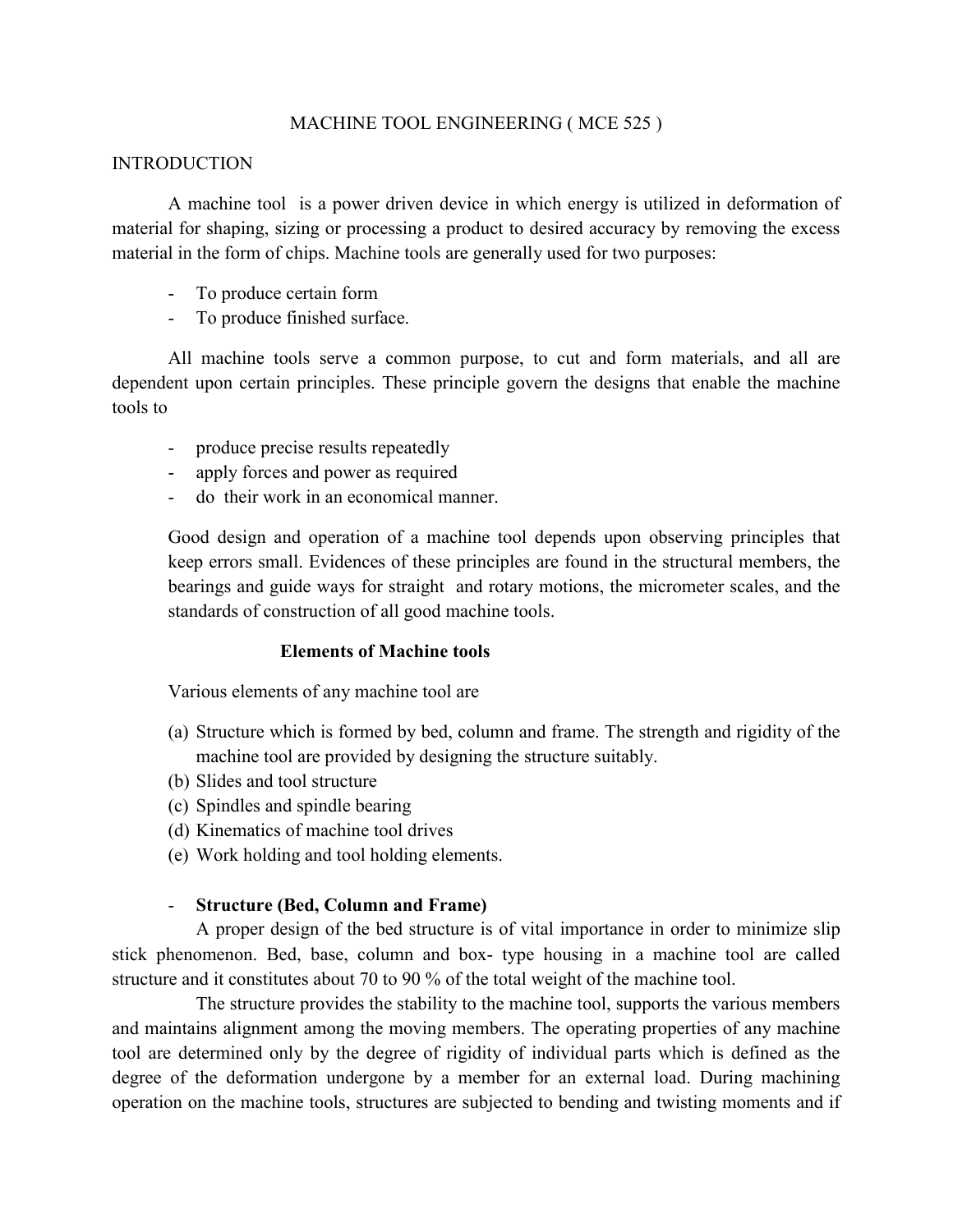the structure does not possess high rigidity, it may undergo appreciable deformation. Thus rigidity of various parts in machine tools is important for ensuring the adequate accuracy of the items produced. Lack of rigidity also causes vibrations of parts due to elastic depression of joints. It is therefore necessary to design parts as statically indeterminate systems by employing the method of equalizing the displacements.

## **Design Requirement of Bed**

The main requirement of a lathe bed is to provide a guide for continued accurate longitudinal movement of the carriage and tailstock. It has one or more slide ways cast as an integral part. The above requirement can be met as a result of the following:

- Ability of the structure of the bed to resist distortion effectively due to static and dynamic loads.
- Stability of the motion of the carriage under load
- Leveling
- Resistance to vibrations
- Freedom from slip-stick

Distortion due to static and dynamic loads : The Figure 1. below shows the forces acting on a turning tool resolved in three mutually perpendicular direction. These forces are transmitted to the bed in addition to the forces due to the weight of

the parts on the bed and due to feed motion.

 $P_x$  = Feed force,  $P_y$  = Normal cutting force

 $P_z$  = Main cutting force, Usual proportions are;

$$
P_x = \frac{1}{4}
$$
 to  $\frac{1}{10}P_z$ ,  $P_y = \frac{1}{2}$  to  $\frac{1}{3}P_z$ 



The disposition of these forces with respect to the guideways introduces forces and couples in three directions as shown in Figure 2. From this Figure,  $\sum M_x$  is the couple which is mainly responsible for the torsion produced in the bed. Various forms of bed are known to resist torsion effectively. It may be pointed out that as far as torsion is concerned the circular cross – section is the best while the I- section resists bending most effectively. As far as rigidity in

bending and torsion is concerned, a section in the form of hollow rectangle is the most rational.

 $\sum M_x$  = Resultant couple about X – axis

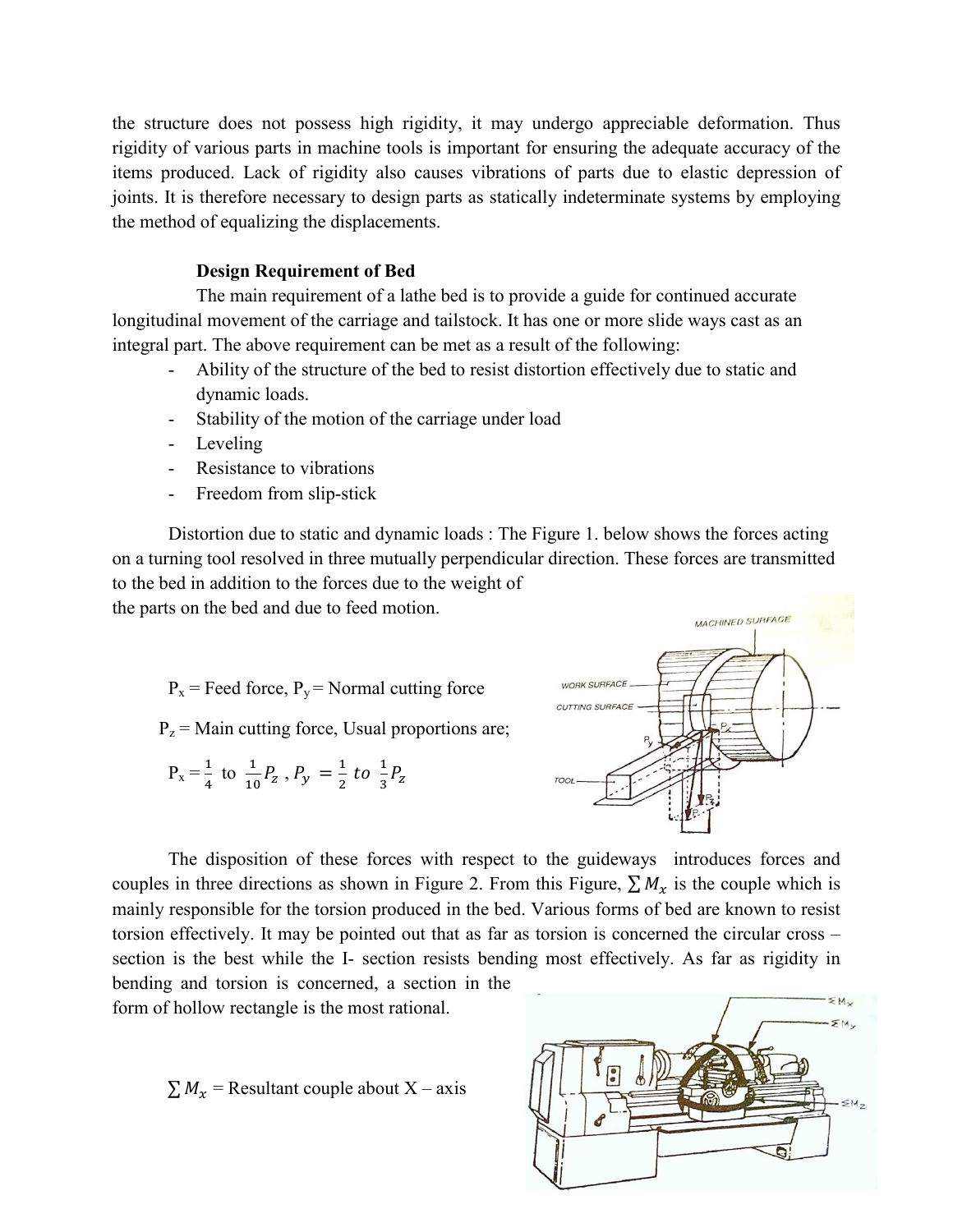$\sum M_v$  = Resultant couple about Y– axis

 $\sum M_z$  = Resultant couple about Z – axis

Since design considerations also favour this form of cross – section, it is the basis of all bed designs. For wall thickness 't the following values have been found to be satisfactory in service ·

- Light machine tools 12 to 15 mm Medium machine tools 18 to 20 mm Heavy machine tools 23 to 35 mm
- Thickness of the ribs can be from 0.6 to 0.8 times t.
- (a) Stability of motion of the carriage. To get an accurate longitudinal movement, the carriage should have both static and dynamic stability. Static stability of a sliding pair can be increased by observing the following:
- By reducing the effect of forces which cause displacement.
- By proper selection of dimensions of guides with respect to the length of the sliding member.
- By proper selection of forms of guides
- By having broad based supports.
- By employing Hydrostatic guides.
- (b) Wear resistance of guides: one of the most important factors which determines the period over which machine tool maintains its original accuracy is the wear resistance of its guides. Wear resistance is a function of the following factors.
	- Material and its harness
	- Surface finish
	- Mean surface pressure and sliding velocities
	- Friction, lubricant and lubricating conditions
- (c) Residual stresses: Besides other factors, precision of a machine tool depends on the dimensional stability of casting. This depends on the following:
	- Nature of the cast material
	- Design of casting
	- Foundry techniques
	- Heat treatment
	- Machining operations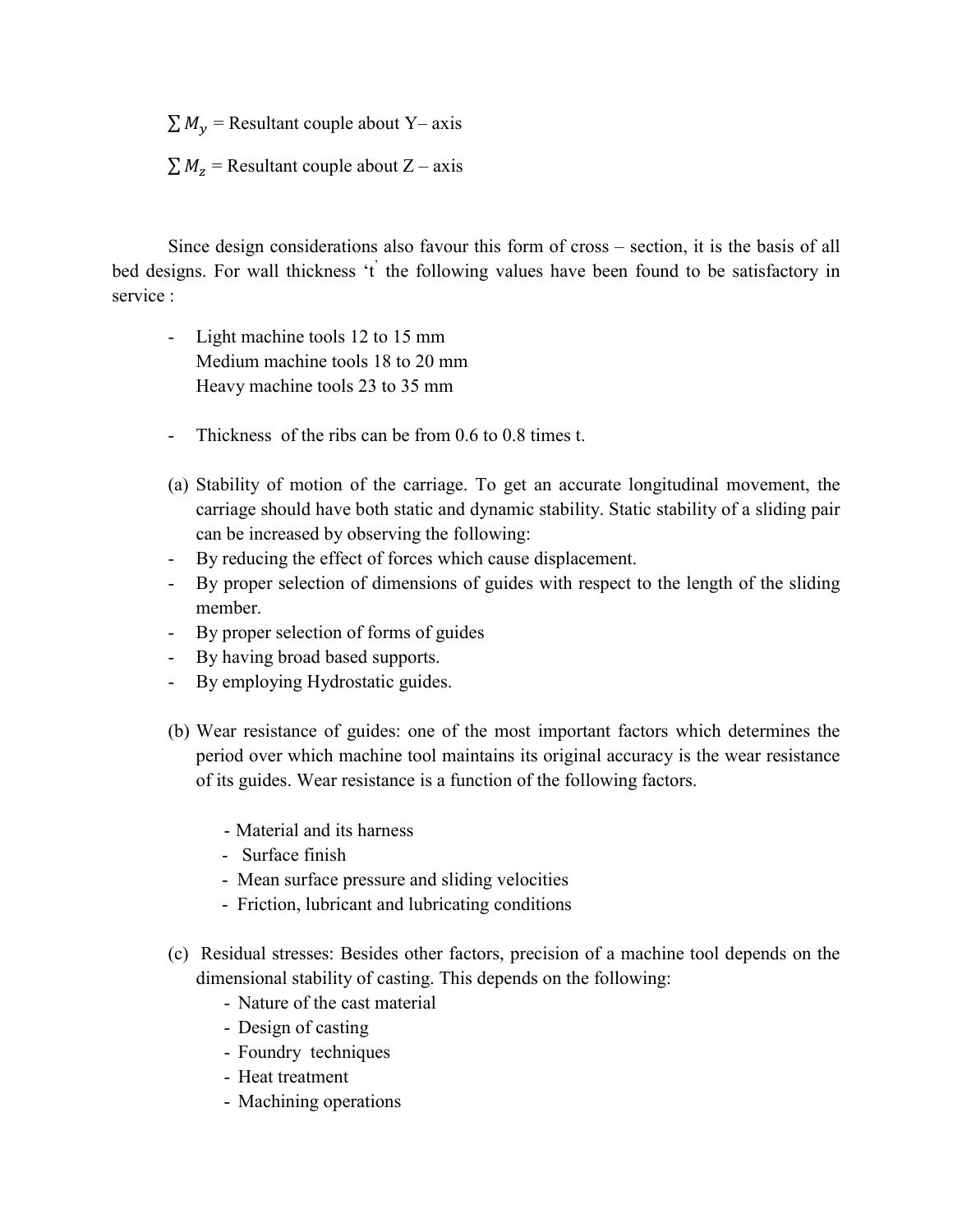(d) Levelling : To obtain an accurate feed motion, proper leveling is important. The bed should be leveled in both longitudinal and transverse directions within the limits prescribed by relevant standards and it should be installed on firm foundation.

Vibrations: In order to obtain a high surface finish the machine should be free from vibrations. Besides other factors, the design of the bed influences the vibration characteristics of the machine. Vibrations can be minimized by controlling the following factors with regard to the design of the machine tool structure.

- 1. The designer should attempt to arrange machine tool structure to have natural frequencies that do not coincide with those of the cutting action.
- 2. As the natural frequencies  $\omega_n$  is proportional to the square root of static stiffness 'C' , the static stiffness of the structure should be as high as possible.

$$
\omega_n = K\sqrt{\mathcal{C}},
$$

where =  $P/\lambda$ , P = straining force,  $\lambda$  = deformation in mm. This can be achieved by a judicious selection of ribs and partitions.

3. The natural frequency  $\omega_n = K/\sqrt{m}$ ,

where  $m =$  the mass of the vibrating system.

In order to obtain a high frequencies, an attempt should made to reduce the mass to minimum.

4. The material of the structure should be capable of damping vibrations effectively. Spheroidal graphite iron is good in this respect while flank graphite iron is better. Concrete is good vibration damping material and it can be used to fill up the hollow spaces in the structure wherever possible.

## - **Slides and Slideways**

A slide is a moving element providing a straight line movement to a workpiece or tool holder at a prescribed feed rate. Slideways are provided on the machine tools to withstand heavy loads encountered during cutting action. Their purpose is also to maintain the alignment of the guided parts at all respective positions. The slideways may be integrated with structure and thus made by casting or joined separately at the top face of the structure. It is common to provide the slideways either in vertical or inclined plane so that falling chips do not rest over it.

The main requirements to be fulfilled in the design of the machine tool slidewaybearings are:

- Adequate load carrying capacity